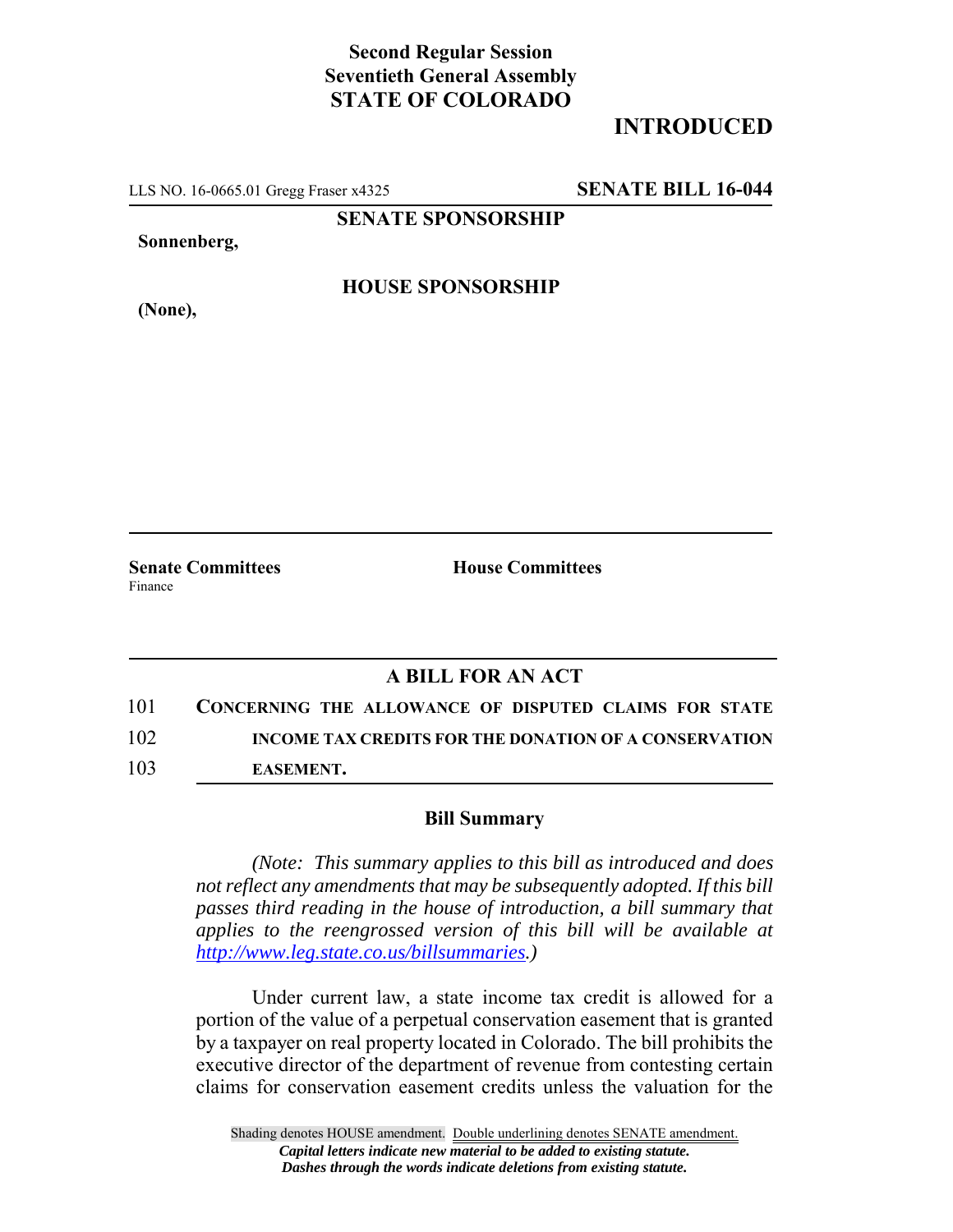easement is supported by an appraisal from an appraiser convicted of fraud or misrepresentation in connection with preparing the appraisal. The executive director is further directed to refund any amount of tax, interest, or penalties paid by a taxpayer in connection with a claim that was previously denied if the claim would have been allowed pursuant to the provisions of the bill.

| $\mathbf{1}$   | Be it enacted by the General Assembly of the State of Colorado:      |
|----------------|----------------------------------------------------------------------|
| $\overline{2}$ | <b>SECTION 1.</b> In Colorado Revised Statutes, 39-22-522, add (3.5) |
| 3              | (c) as follows:                                                      |
| $\overline{4}$ | 39-22-522. Credit against tax - conservation easements.              |
| 5              | (3.5) (c) NOTWITHSTANDING ANY OTHER PROVISION OF LAW, FOR ANY        |
| 6              | CONSERVATION EASEMENT IN GROSS DONATED PRIOR TO JANUARY 1, 2014,     |
| 7              | FOR WHICH A CREDIT IS CLAIMED PURSUANT TO THIS SECTION, THE          |
| 8              | EXECUTIVE DIRECTOR SHALL CONTEST NEITHER THE VALIDITY NOR THE        |
| 9              | APPRAISED VALUE OF THE EASEMENT UNLESS THE VALUE IS SUPPORTED        |
| 10             | SOLELY BY AN APPRAISAL FROM AN APPRAISER CONVICTED PRIOR TO JULY     |
| 11             | 1, 2016, OF FRAUD OR ANOTHER CRIMINAL ACT OF MISREPRESENTATION IN    |
| 12             | CONNECTION WITH THE PREPARATION OF THE APPRAISAL. ON AND AFTER       |
| 13             | THE EFFECTIVE DATE OF THIS PARAGRAPH (c), THE EXECUTIVE DIRECTOR     |
| 14             | SHALL CEASE CONTESTING ANY CLAIM FOR A CREDIT THAT WOULD BE          |
| 15             | ALLOWED AS A RESULT OF THE ADOPTION OF THIS PARAGRAPH (c) AND, ON    |
| 16             | OR BEFORE JANUARY 1, 2017, SHALL REFUND ANY AMOUNT OF TAX,           |
| 17             | INTEREST, OR PENALTY PAID BY A TAXPAYER IN CONNECTION WITH A         |
| 18             | CLAIM FOR A CREDIT THAT WAS CONTESTED BUT WOULD HAVE BEEN            |
| 19             | ALLOWED AS A RESULT OF THE ADOPTION OF THIS PARAGRAPH (c). ANY       |
| 20             | AMOUNT OF TAX, INTEREST, OR PENALTY PAID BY A TAXPAYER THAT IS       |
| 21             | REFUNDED PURSUANT TO THIS PARAGRAPH (c) CONSTITUTES AN               |
| 22             | OVERPAYMENT BY THE TAXPAYER AND SHALL BE REFUNDED WITH               |
|                |                                                                      |